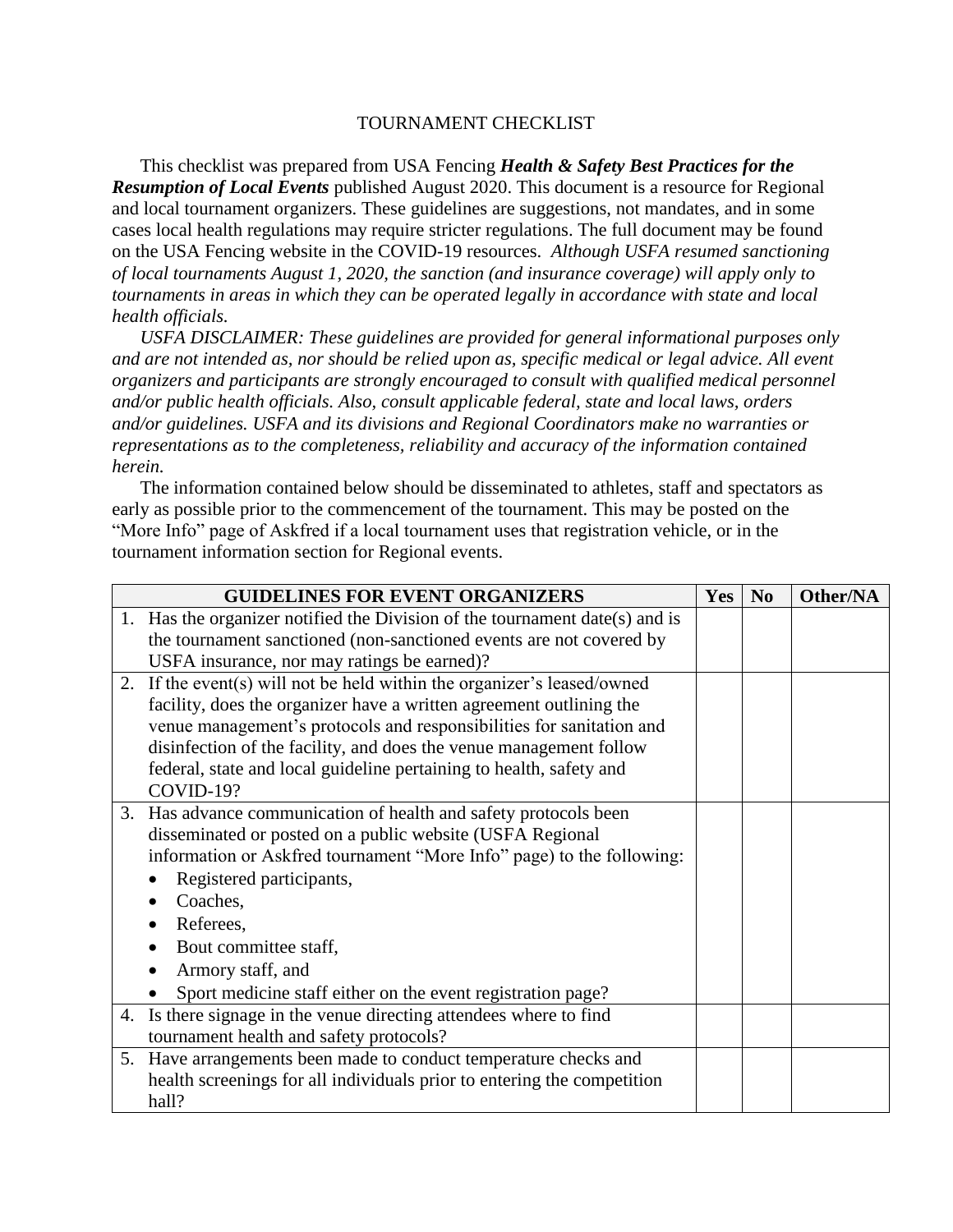| 6. Are persons required to sign in or otherwise make their presence known   |     |                |          |
|-----------------------------------------------------------------------------|-----|----------------|----------|
| for contact tracing purposes, and is the following information collected:   |     |                |          |
| Full printed name?                                                          |     |                |          |
| Email address?                                                              |     |                |          |
| Telephone number?                                                           |     |                |          |
| Days in attendance?                                                         |     |                |          |
| Events attended or staffed?                                                 |     |                |          |
| 7. Are persons who present with a fever of 100.4 degrees Fahrenheit         |     |                |          |
| prevented from entering the venue, or asked to leave the venue              |     |                |          |
| immediately if at the medical area?                                         |     |                |          |
| 8. Is health and safety protocol signage posted around the venue            |     |                |          |
| addressing social distancing, use of COVID masks, frequent hand             |     |                |          |
| washing, location of sanitation areas, etc.?                                |     |                |          |
| 9. Are social distancing protocols established for armory, bout committee,  |     |                |          |
| vendors and referees, and are the floors clearly marked where persons       |     |                |          |
| should wait in line?                                                        |     |                |          |
| 10. Has the maximum number of persons allowed in the venue been             |     |                |          |
| confirmed with Federal, State and local health authorities, and are non-    |     |                |          |
| athletes discouraged from attending as much as possible?                    |     |                |          |
| 11. Have adequate sanitation equipment and products been procured to        |     |                |          |
| allow surfaces and equipment throughout the venue to be disinfected         |     |                |          |
| regularly and has a protocol been developed to define "regularly?"          |     |                |          |
| (Example, floors disinfected every 4 hours and/or at the end of each day    |     |                |          |
| whichever is shorter, body cord connections disinfected between             |     |                |          |
| fencers, etc. If the venue is owned by another entity, coordinate           |     |                |          |
| sanitation procedures with the venue management.)                           |     |                |          |
| 12. Are all changing rooms or locker rooms closed, and are athletes         |     |                |          |
| encouraged to come to the venue in clean clothing suitable for public       |     |                |          |
| display and to wear underneath their fencing uniforms?                      |     |                |          |
| 13. Are all persons required to wear surgical or cloth COVID masks          |     |                |          |
| covering the nose and mouth while present in the venue, even under the      |     |                |          |
| fencing mask?                                                               |     |                |          |
| 14. Are hand-washing or sanitizing stations placed throughout the venue?    |     |                |          |
| 15. Are water fountains (other than no-touch varieties) disabled and are    |     |                |          |
| persons instructed to bring appropriately filled water bottles?             |     |                |          |
| 16. Are fencers prohibited from sitting or reclining on the floor on or     |     |                |          |
| around fencing strips where viruses may be exhaled during competition       |     |                |          |
| and settle?                                                                 |     |                |          |
| 17. After each day's competition, have arrangements been made to sanitize   |     |                |          |
| all surfaces and equipment used during the tournament?                      |     |                |          |
| 18. Are fencing bags and other personal items prohibited from being left at |     |                |          |
| the venue over night?<br><b>GUIDELINES FOR INDIVIDUALS</b>                  | Yes | N <sub>0</sub> | Other/NA |
|                                                                             |     |                |          |
| 1. Athletes, staff and spectators are required to be symptom free for a     |     |                |          |
| minimum of 14 days prior to attending any tournament.                       |     |                |          |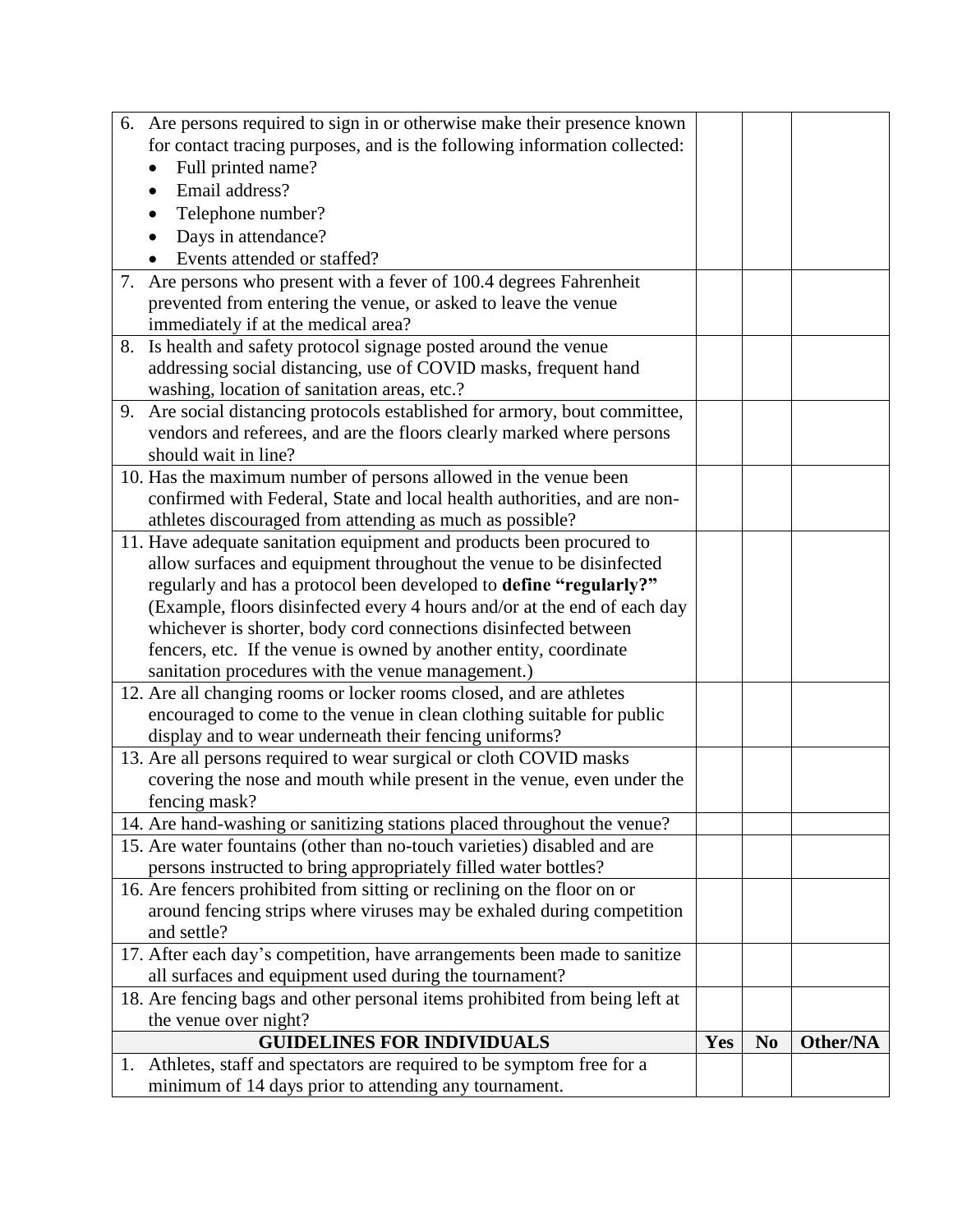|    | 2. Athletes, staff and spectators are told to stay home if they have had      |     |                |          |
|----|-------------------------------------------------------------------------------|-----|----------------|----------|
|    | close contact in the last 14 days with anyone who was sick, known or          |     |                |          |
|    | believed to have COVID-19, or exhibiting any symptoms of SARS-                |     |                |          |
|    | Cov-2 infection.                                                              |     |                |          |
|    | 3. Anyone presenting with a temperature of 100.4 degrees Fahrenheit or        |     |                |          |
|    | higher is immediately directed to the medical quarantine area while           |     |                |          |
|    | transportation from the venue is arranged, and directed to contact the        |     |                |          |
|    | nearest hospital, medical clinic or doctor's office.                          |     |                |          |
|    | 4. Are areas where individuals may wash or sanitize their hands clearly       |     |                |          |
|    | marked and in areas to control social distancing?                             |     |                |          |
| 5. | Are social distancing and COVID mask requirements posted at the               |     |                |          |
|    | entrance or an area before persons enter the venue and in additional          |     |                |          |
|    | points within the venue?                                                      |     |                |          |
|    | 6. Private changing rooms are discouraged and athletes are asked to arrive    |     |                |          |
|    | at the venue ready to put the fencing uniform on over their freshly           |     |                |          |
|    | washed clothing.                                                              |     |                |          |
|    | 7. Athletes are not allowed to leave fencing uniforms or personal             |     |                |          |
|    | equipment at the venue.                                                       |     |                |          |
|    | 8. If in Phase 3, is the sharing of equipment with others outside of the      |     |                |          |
|    | athletes immediate family prohibited?                                         |     |                |          |
|    | 9. Are signs posted inside the venue addressing the athletes refrain from     |     |                |          |
|    | shouting and/or screaming after scoring a touch?                              |     |                |          |
|    | 10. Are COVID masks required to be worn under the fencing mask, and are       |     |                |          |
|    | appropriate medical breaks granted if a fencer appears to be in distress?     |     |                |          |
|    | 11. Are athletes encouraged to salute only, no handshaking of opponent or     |     |                |          |
|    | referee is required?                                                          |     |                |          |
|    | <b>GUIDELINES FOR VENDORS AND MERCHANDISE SALES</b>                           | Yes | N <sub>0</sub> | Other/NA |
|    | 1. Is hand sanitizer or hand-washing stations available for use at all        |     |                |          |
|    | booths?                                                                       |     |                |          |
|    | 2. Are all vendors encouraged to use contactless forms of payment or          |     |                |          |
|    | minimized as much as possible?                                                |     |                |          |
|    | 3. Are signs displayed on the tables where merchandise is laid out            |     |                |          |
|    | instructing customers not to touch?                                           |     |                |          |
|    | 4. Have all vendors been given sanitizing and disinfecting protocols and      |     |                |          |
|    | have they agreed to these?                                                    |     |                |          |
|    | 5. Have vendors who will be demonstrating equipment or merchandise            |     |                |          |
|    | provided the organizer with an approved protocol for sanitization of          |     |                |          |
|    | demo products in between uses and did the organizer approve this              |     |                |          |
|    | protocol? (This protocol should be maintained on file for a minimum of        |     |                |          |
|    |                                                                               |     |                |          |
|    | 3 months for review by the National Office. If organizers are unsure          |     |                |          |
|    | about approving the protocol, they may obtain guidance from the               |     |                |          |
|    | National Office.)                                                             |     |                |          |
|    | 6. Do the vendors have procedures in place (tape on the floor, etc.) to       |     |                |          |
|    | monitor and ensure social distancing of at least 6 feet between               |     |                |          |
|    | customers and staff in the booth?<br><b>GUIDELINES FOR THE BOUT COMMITTEE</b> | Yes | <b>No</b>      | Other/NA |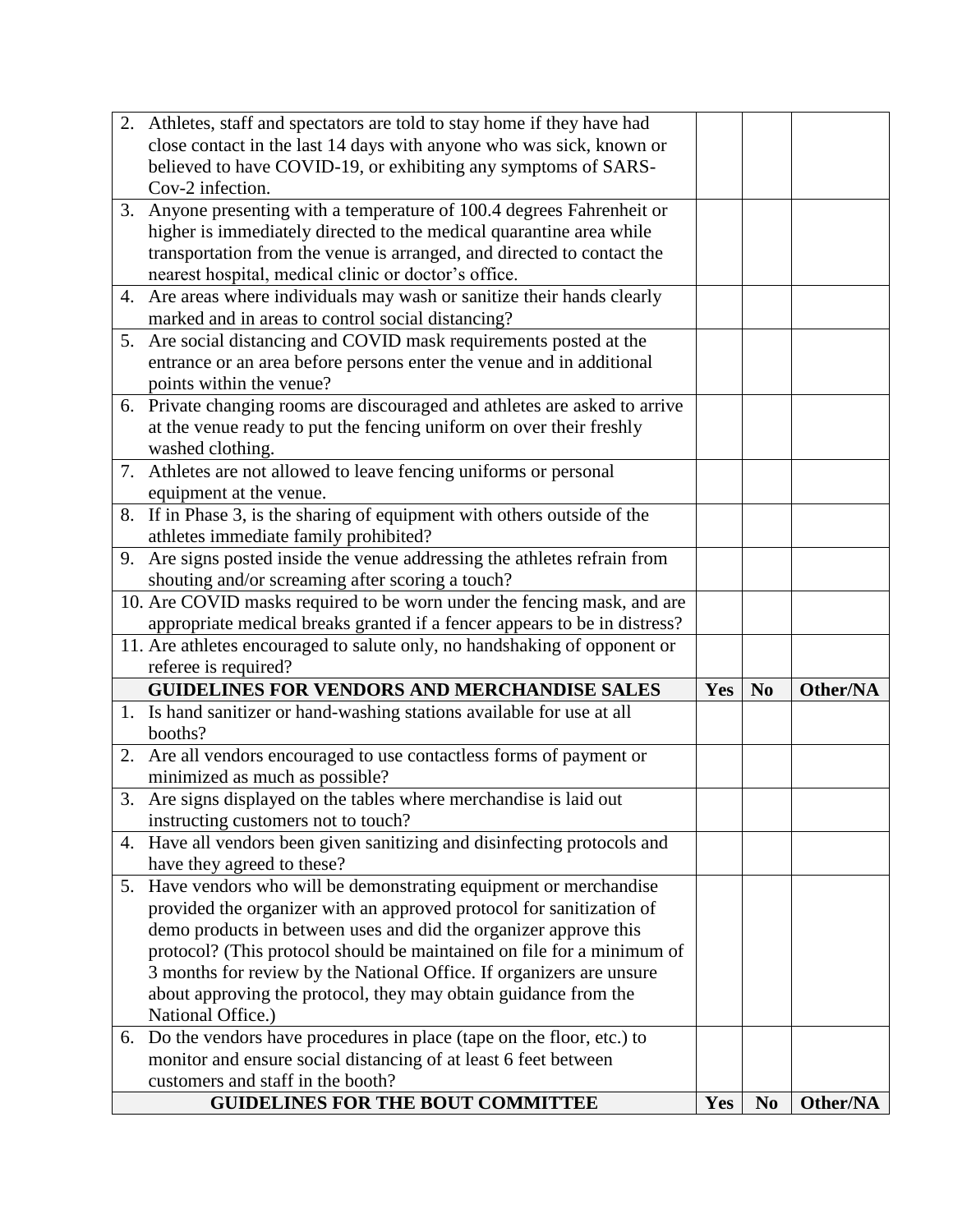|    | 1. Are bout committee members required to wear appropriate COVID                                                                                  |     |                |          |
|----|---------------------------------------------------------------------------------------------------------------------------------------------------|-----|----------------|----------|
|    | masks and latex or nitrile gloves during operations? (Note: some                                                                                  |     |                |          |
|    | persons have severe latex allergies and will require nitrile gloves.)                                                                             |     |                |          |
|    | 2. Is hand sanitizer available for all bout committee members at their                                                                            |     |                |          |
|    | station?                                                                                                                                          |     |                |          |
| 3. | Do bout committee members wipe table surfaces between athletes, and                                                                               |     |                |          |
|    | every 4 hours and/or at the end of the day whichever is shorter?                                                                                  |     |                |          |
|    | 4. Is the bout committee set up with Plexiglas shields to separate members                                                                        |     |                |          |
|    | of the bout committee from tournament participants, or are the bout                                                                               |     |                |          |
|    | committee members given plastic face shields that cover their eyes?                                                                               |     |                |          |
|    | 5. Are arrangements made to prevent gathering at monitors to see pool                                                                             |     |                |          |
|    | results, tableau, etc., such as publishing live results for mobile devices,                                                                       |     |                |          |
|    | giving participants additional time to review monitors while keeping                                                                              |     |                |          |
|    | social distancing, one-way line formations at the monitors, etc.?                                                                                 |     |                |          |
|    | 6. Is social distancing between the BC members and other staff, and BC                                                                            |     |                |          |
|    | members and athletes maintained at 6 feet; is no more than one athlete                                                                            |     |                |          |
|    | allowed at the table at one time; and is there a demarcation line on the                                                                          |     |                |          |
|    | floor behind which other athletes must remain while waiting?                                                                                      |     |                |          |
|    | 7. Is the sharing of administrative supplies such as pencils, pens, markers                                                                       |     |                |          |
|    | prohibited?                                                                                                                                       |     |                |          |
|    | <b>GUIDELINES FOR REFEREES</b>                                                                                                                    | Yes | N <sub>0</sub> | Other/NA |
| 1. | Is there hand sanitizer and/or disinfectant wipes at each referee table?                                                                          |     |                |          |
|    |                                                                                                                                                   |     |                |          |
|    | 2. Is the sharing of administrative supplies such as clipboards, pencils                                                                          |     |                |          |
|    | prohibited or are these supplies disinfected between staff members?                                                                               |     |                |          |
|    | 3. Does the tournament have sufficient inventory of weights and shims for                                                                         |     |                |          |
|    | equipment testing such that each referee may be assigned his/her own                                                                              |     |                |          |
|    | set? Or, if not, are disinfectant wipes available and protocols                                                                                   |     |                |          |
|    | established for the cleaning of these items before being given to another                                                                         |     |                |          |
|    | staff member?                                                                                                                                     |     |                |          |
|    | 4. Are clipboards, pens, pencils and weapon testing equipment sanitized at                                                                        |     |                |          |
|    | the end of each day and at the end of the tournament before returning to                                                                          |     |                |          |
|    | storage or transportation?                                                                                                                        |     |                |          |
|    | 5. Are reel clips and other frequently touched equipment at the                                                                                   |     |                |          |
|    | competition strip frequently sanitized?                                                                                                           |     |                |          |
|    | 6. Are all spectators, coaches and athletes prevented from standing                                                                               |     |                |          |
|    | directly behind the referee and AT LEAST 6 feet from the referee?                                                                                 |     |                |          |
|    | 7. Are referees and pod captains required to wear COVID masks and latex                                                                           |     |                |          |
|    | or nitrile gloves? (Note: some persons have a severe latex allergy and                                                                            |     |                |          |
|    | will require nitrile gloves.)                                                                                                                     |     |                |          |
| 8. | Are the athletes told to refrain from shouting and/or screaming after                                                                             |     |                |          |
|    | scoring a touch?                                                                                                                                  |     |                |          |
| 9. | Are athletes encouraged to salute only, no handshaking or other                                                                                   |     |                |          |
|    | personal contact of opponent or referee is required?                                                                                              |     |                |          |
|    | 10. Are competitors prohibited from signing the score sheets, given an<br>opportunity to review the score, and does the referee verify the scores |     |                |          |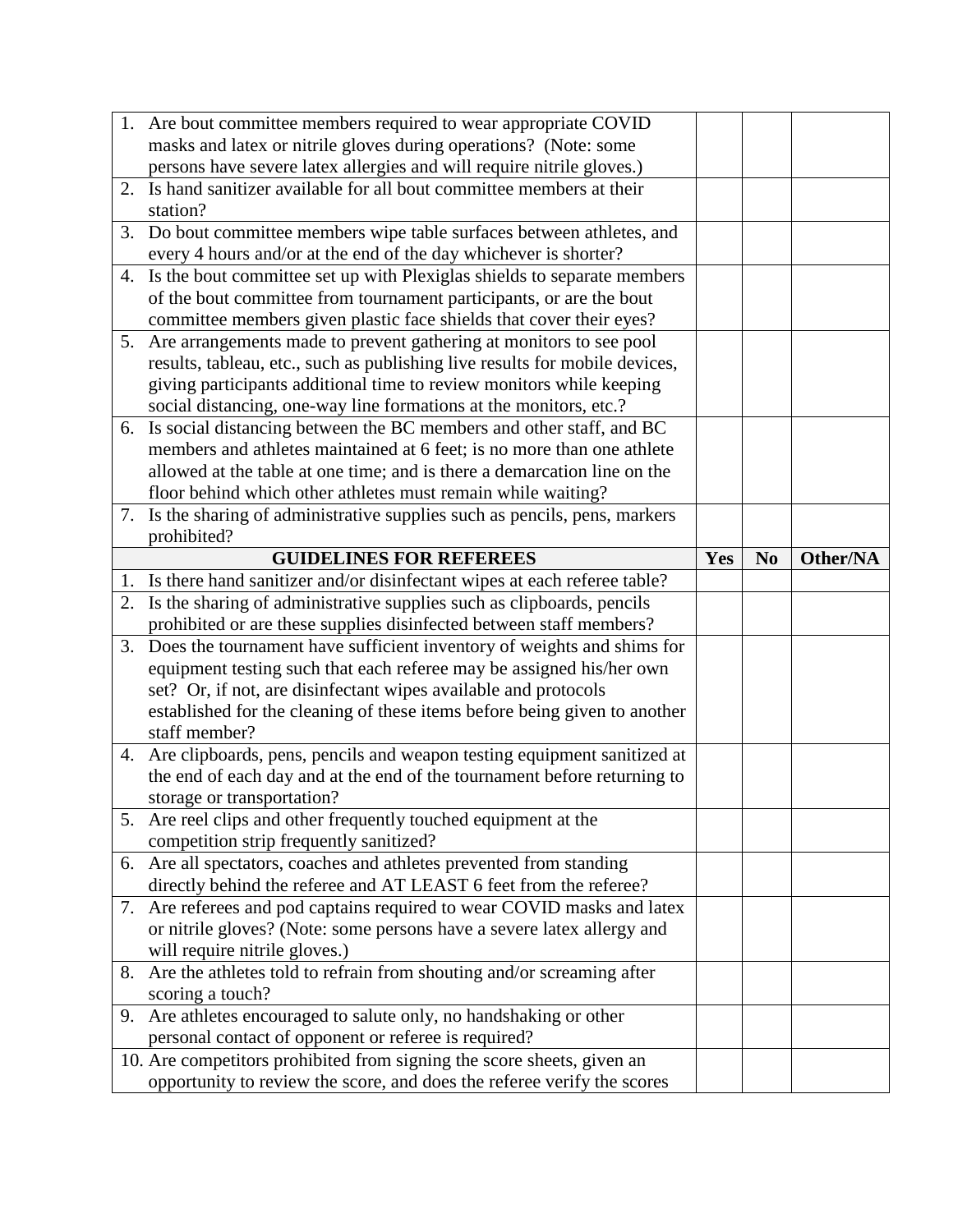|    | have been communicated to the competitors, initial the scoresheet, and        |     |                |          |
|----|-------------------------------------------------------------------------------|-----|----------------|----------|
|    | send the scoresheet to the Bout Committee?                                    |     |                |          |
|    | 11. Are there tape markings on floors along the strips to show proper         |     |                |          |
|    | distance to remain from the referee area and fencing strip?                   |     |                |          |
|    | 12. Are there designated separate entrance and exit points to the             |     |                |          |
|    | competition area?                                                             |     |                |          |
|    | 13. Have seating areas been removed and are spectators kept at a minimum      |     |                |          |
|    | (Phase 3), or if seating area are allowed (Phase 4), are they set up for      |     |                |          |
|    | social distancing?                                                            |     |                |          |
|    | <b>GUIDELINES FOR SHARED STAFF SPACES</b>                                     | Yes | N <sub>0</sub> | Other/NA |
|    | 1. Are chairs and table seating in referee corals, meeting rooms, and staff   |     |                |          |
|    | eating areas spaced to allow for social distancing as appropriate? Or are     |     |                |          |
|    | staff sent in designated groups and times to lunch to allow for social        |     |                |          |
|    | distancing?                                                                   |     |                |          |
|    | 2. Are lunches pre-packaged (during Phase 3), or is the use of shared         |     |                |          |
|    | serving utensils minimized to reduce the opportunities for food to be         |     |                |          |
|    | touched by multiple staff (Phase 4)?                                          |     |                |          |
|    | 3. Are eating utensils and napkins in pre-packaged sets?                      |     |                |          |
|    | 4. Are water bottles or bottled/canned drinks provided for staff, or are they |     |                |          |
|    | advised to bring their own water, in place of shared dispensers?              |     |                |          |
|    | 5. Is the refilling of drink bottles/cans prohibited unless from contactless  |     |                |          |
|    | dispensers?                                                                   |     |                |          |
|    | <b>GUIDELINES FOR SPORTS MEDICINE AREAS</b>                                   |     |                |          |
|    |                                                                               | Yes | N <sub>0</sub> | Other/NA |
|    | 1. Are applicable federal, state, and local guidelines being followed?        |     |                |          |
|    | 2. Is the sports medicine area large enough to allow for social distancing    |     |                |          |
|    | of athletes and training/medical staff as appropriate?                        |     |                |          |
|    | 3. Are all sports medicine staff required to wear masks and latex or nitrile  |     |                |          |
|    | gloves? (Note: Some individuals have severe latex allergies and must          |     |                |          |
|    | be provided nitrile gloves.)                                                  |     |                |          |
| 4. | Are manual, one-on-one therapies minimized to avoid direct contact            |     |                |          |
|    | and long periods of exposure for staff and athletes (Phase 3), or as          |     |                |          |
|    | allowed in Phase 4, some manual, one-on-one therapies administered as         |     |                |          |
|    | appropriate?                                                                  |     |                |          |
|    | 5. Are exam tables covered with disposable exam table paper and changed       |     |                |          |
|    | between athletes?                                                             |     |                |          |
| 6. | Are exam tables, chairs and other surfaces wiped down regularly with          |     |                |          |
|    | alcohol, bleach or approved coronavirus disinfectant wipes?                   |     |                |          |
| 7. | Is there a secondary isolation area for the quarantine of any individual      |     |                |          |
|    | awaiting transportation who exhibits potential symptoms of COVID-             |     |                |          |
|    | 19?                                                                           |     |                |          |
| 8. | Are electronic documentation processes used to minimize the need for          |     |                |          |
|    | paper, pen and other items exchanged between the trainer and patient          |     |                |          |
|    | while ensuring compliance with all applicable healthcare laws,                |     |                |          |
|    | regulations, and mandates?<br><b>GUIDELINES FOR OPERATIONS OF THE ARMORY</b>  | Yes | N <sub>0</sub> | Other/NA |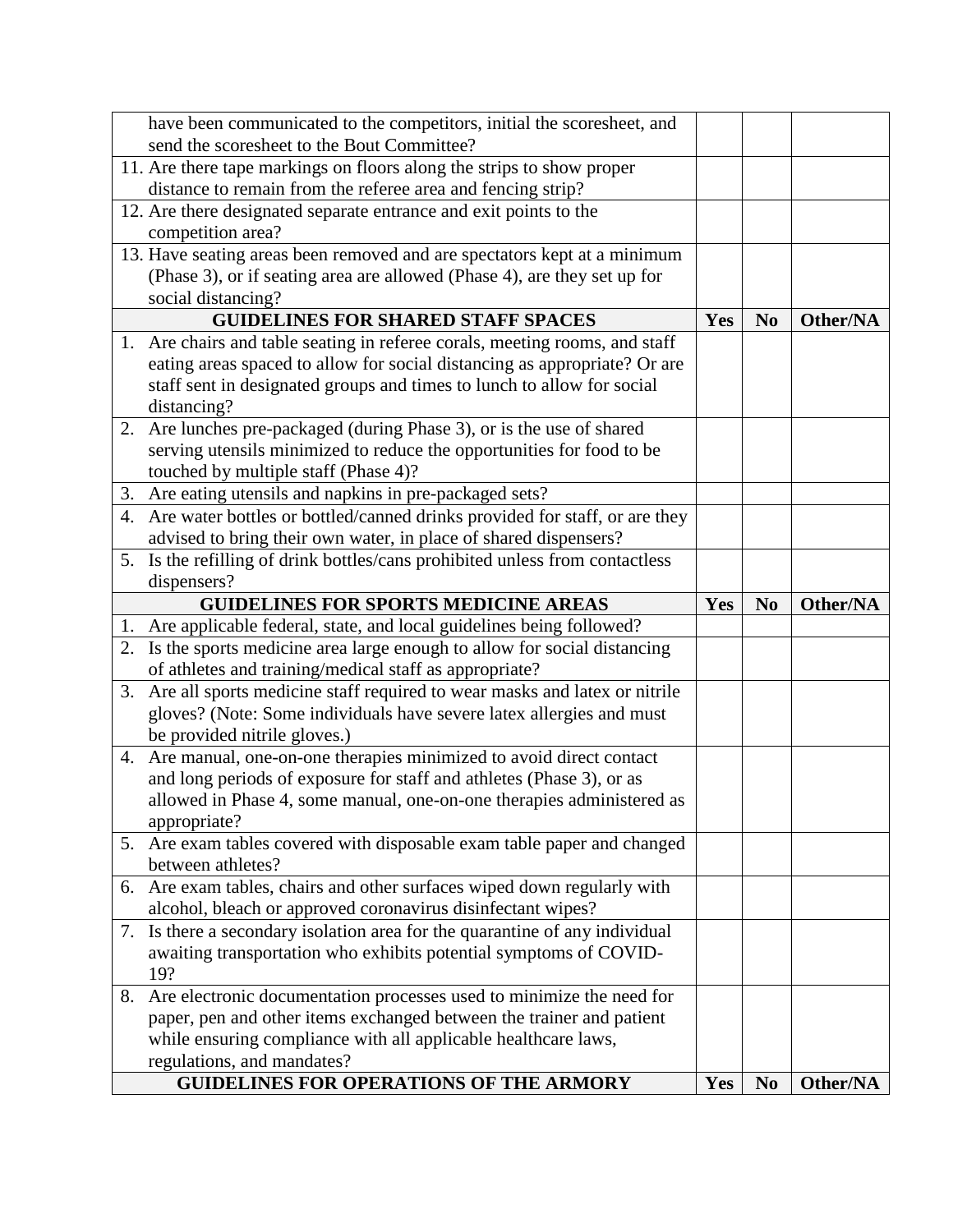|    | 1. Are specific times for weapons check for each event scheduled in                                 |     |                |          |
|----|-----------------------------------------------------------------------------------------------------|-----|----------------|----------|
|    | advance to reduce wait times and crowds, and are these times published                              |     |                |          |
|    | in advance of the start of the first event of the tournament?                                       |     |                |          |
|    | 2. Are all armory staff required to wear COVID masks, face shield, and                              |     |                |          |
|    | protective gloves to avoid direct contact with athletes and their                                   |     |                |          |
|    | equipment, and are armorer stations 6 feet apart? (Note: Plexiglas                                  |     |                |          |
|    | barriers may be used between the athlete and armory staff in the place                              |     |                |          |
|    | of face shields.)                                                                                   |     |                |          |
|    | 3. Is hand sanitizer at each armorer's station, and are armorers instructed                         |     |                |          |
|    | to disinfect their gloves between athletes?                                                         |     |                |          |
| 4. | Does the armory have a single line in which social distancing of 6 feet                             |     |                |          |
|    | is maintained for athletes bringing equipment to be checked?                                        |     |                |          |
|    | 5. Is only one athlete OR one family member allowed to wait in the line                             |     |                |          |
|    | for equipment check; no other persons are allowed to wait in or near the                            |     |                |          |
|    | line?                                                                                               |     |                |          |
|    | 6. Is the floor clearly marked so athletes know where to stand to maintain                          |     |                |          |
|    | social distancing while waiting to move forward?                                                    |     |                |          |
|    | 7. Is a clear mark on the floor 6 feet in front of the armory station to                            |     |                |          |
|    | indicate to athletes where to stand while their equipment is being                                  |     |                |          |
|    | checked?                                                                                            |     |                |          |
|    | 8. Do fencers move forward only when called, place their equipment on                               |     |                |          |
|    | the table, and step back to the marked line to wait to be called forward                            |     |                |          |
|    | to collect their equipment?                                                                         |     |                |          |
|    |                                                                                                     |     |                |          |
|    | 9. Is a "pause" scheduled every 30 minutes for sanitizing tools,                                    |     |                |          |
|    | workspaces, and tables during which all equipment checks cease?                                     |     |                |          |
|    | <b>GUIDELINES FOR TOURNAMENT AWARDS CEREMONIES</b>                                                  | Yes | N <sub>0</sub> | Other/NA |
|    | 1. Are awards presenters and assistants required to wear COVID masks                                |     |                |          |
|    | during presentations?                                                                               |     |                |          |
| 2. | Are athletes required to wear COVID masks and maintain 6 feet from                                  |     |                |          |
|    | other athletes and presenters as much as possible, and are handshakes                               |     |                |          |
|    | and other direct contact prohibited?                                                                |     |                |          |
|    | 3. Are friends and family members prohibited from standing in the awards                            |     |                |          |
|    | area with the athlete while waiting for the presentation?                                           |     |                |          |
|    | 4. Has the presentation process been modified to reduce direct contact                              |     |                |          |
|    | between the athlete and staff such as placing medals on a tray, etc.?                               |     |                |          |
|    | 5. Are large gatherings of crowds for photos in the awards area                                     |     |                |          |
|    | discouraged?                                                                                        |     |                |          |
|    | <b>GUIDELINES FOR AFTER EVENT DUTIES</b>                                                            | Yes | N <sub>0</sub> | Other/NA |
|    | 1. Were all attendees (athletes, coaches, spectators, and tournament staff)                         |     |                |          |
|    | directed to contact the tournament organizer, Regional Coordinator or                               |     |                |          |
|    | National Office if they receive a positive diagnosis of SARS-CoV-2                                  |     |                |          |
|    | infection within 14 days of the end date of the tournament?                                         |     |                |          |
| 2. | Was contact information for the local organizer, Regional Coordinator                               |     |                |          |
|    | and/or National Office included in the tournament posting information<br>(Askfred or USFA website)? |     |                |          |